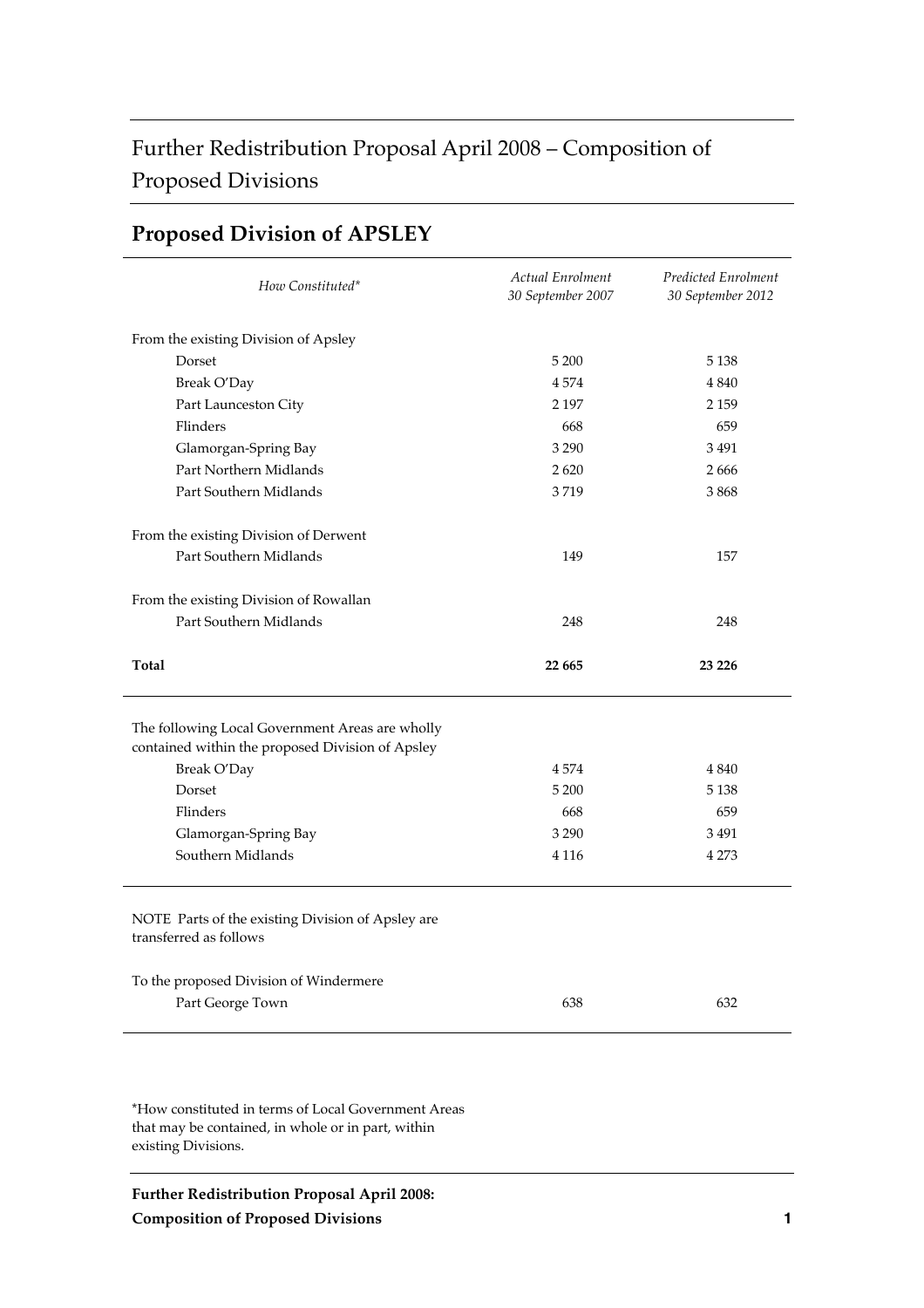# **Proposed Division of DERWENT**

| How Constituted*                                                                                                 | <b>Actual Enrolment</b><br>30 September 2007 | Predicted Enrolment<br>30 September 2012 |
|------------------------------------------------------------------------------------------------------------------|----------------------------------------------|------------------------------------------|
| From the existing Division of Derwent                                                                            |                                              |                                          |
| Derwent Valley                                                                                                   | 6577                                         | 6961                                     |
| Glenorchy City                                                                                                   | 6510                                         | 6887                                     |
| Brighton                                                                                                         | 9 2 4 7                                      | 10 300                                   |
| Part Central Highlands                                                                                           | 1 0 5 7                                      | 998                                      |
| Total                                                                                                            | 23 391                                       | 25 146                                   |
| The following Local Government Areas are wholly<br>contained within the proposed Division of Derwent<br>Brighton | 9 2 4 7                                      | 10 300                                   |
| Derwent Valley                                                                                                   | 6577                                         | 6961                                     |
| NOTE Parts of the existing Division of Derwent are<br>transferred as follows                                     |                                              |                                          |
| To the proposed Division of Pembroke<br>Part Clarence City                                                       | 423                                          | 412                                      |
| To the proposed Division of Apsley<br>Part Southern Midlands                                                     | 149                                          | 157                                      |
| To the proposed Division of Rumney<br>Part Clarence City                                                         | 485                                          | 562                                      |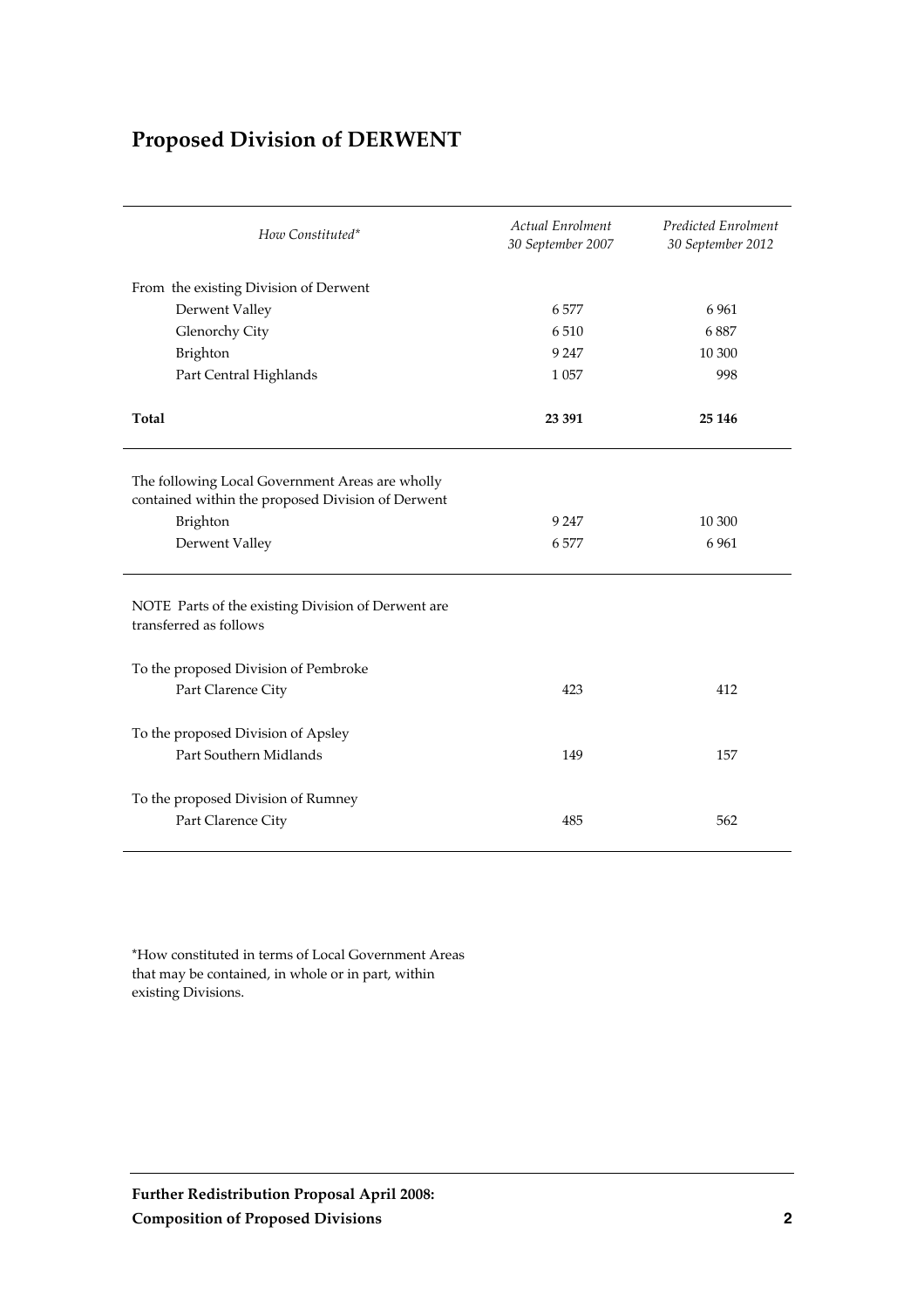# **Proposed Division of ELWICK**

| How Constituted*                                                            | Actual Enrolment<br>30 September 2007 | <b>Predicted Enrolment</b><br>30 September 2012 |
|-----------------------------------------------------------------------------|---------------------------------------|-------------------------------------------------|
| From the existing Division of Elwick                                        |                                       |                                                 |
| Part Glenorchy City                                                         | 21788                                 | 21 570                                          |
| From the existing Division of Wellington                                    |                                       |                                                 |
| Part Glenorchy City                                                         | 3 2 2 0                               | 3096                                            |
| Part Hobart City                                                            | $\overline{2}$                        | $\overline{2}$                                  |
| Total                                                                       | 25 010                                | 24 6 6 8                                        |
| NOTE Parts of the existing Division of Elwick are<br>transferred as follows |                                       |                                                 |
|                                                                             |                                       |                                                 |
| To the proposed Division of Hobart                                          |                                       |                                                 |
| Part Glenorchy City                                                         | 49                                    | 49                                              |
| Part Hobart City                                                            | 31                                    | 32                                              |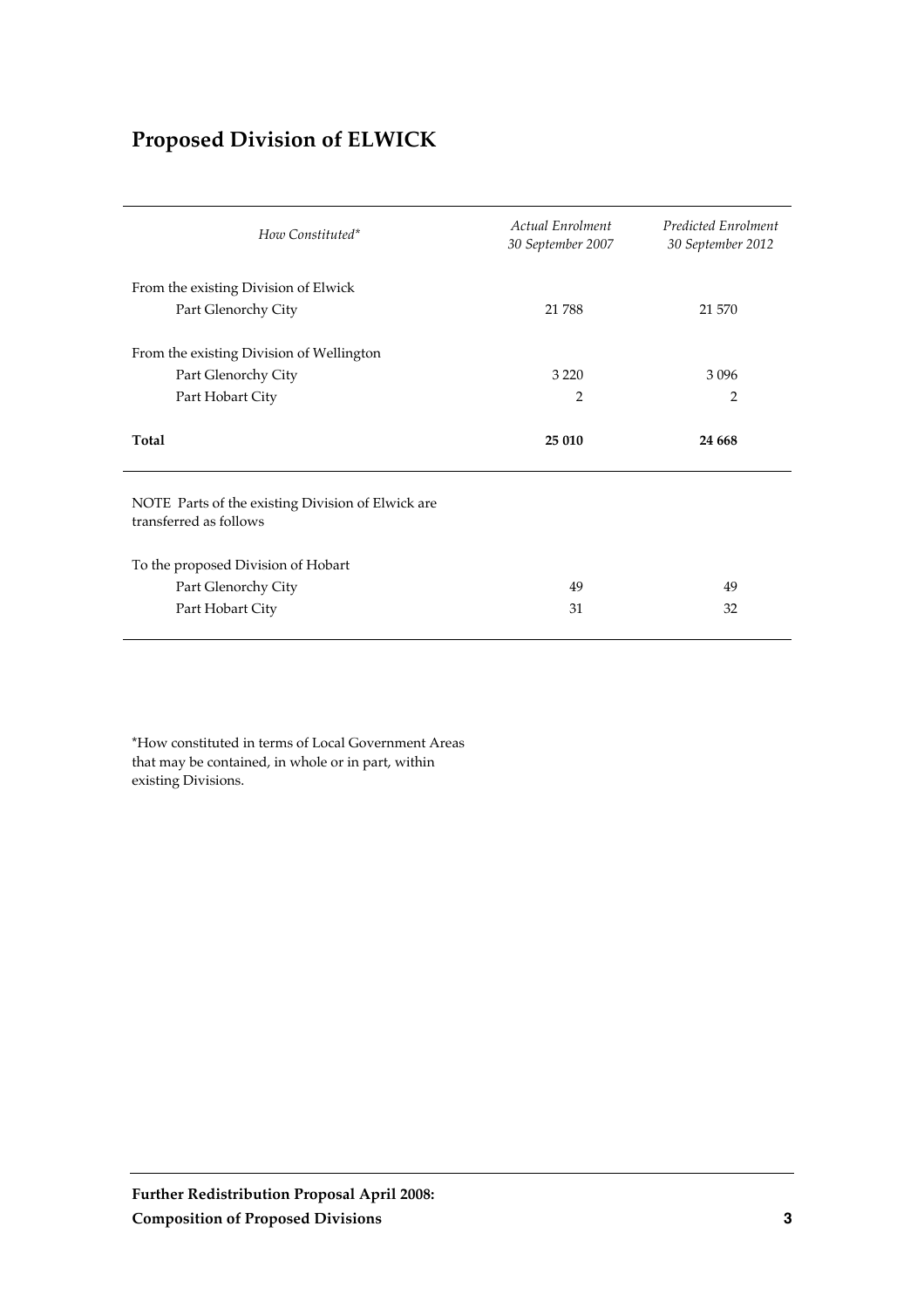# **Proposed Division of GREAT WESTERN TIERS**

| How Constituted*                                                                                                                      | <b>Actual Enrolment</b><br>30 September 2007 | <b>Predicted Enrolment</b><br>30 September 2012 |
|---------------------------------------------------------------------------------------------------------------------------------------|----------------------------------------------|-------------------------------------------------|
| From the existing Division of Rowallan                                                                                                |                                              |                                                 |
| Part Meander Valley                                                                                                                   | 7388                                         | 7618                                            |
| Kentish                                                                                                                               | 4 1 3 9                                      | 4 4 2 1                                         |
| Part Latrobe                                                                                                                          | 3753                                         | 4 1 0 9                                         |
| Part Northern Midlands                                                                                                                | 5372                                         | 5722                                            |
| Part Central Highlands                                                                                                                | 627                                          | 649                                             |
| From the existing Division of Paterson                                                                                                |                                              |                                                 |
| Part Northern Midlands                                                                                                                | 868                                          | 984                                             |
| Total                                                                                                                                 | 22 147                                       | 23 503                                          |
| The following Local Government Areas are wholly<br>contained within the proposed Division of Great<br><b>Western Tiers</b><br>Kentish | 4 1 3 9                                      | 4 4 2 1                                         |
| NOTE Parts of the existing Division of Rowallan are<br>transferred as follows                                                         |                                              |                                                 |
| To the proposed Division of Rosevears<br>Part West Tamar                                                                              | 147                                          | 164                                             |
| To the proposed Division of Apsley<br>Part Southern Midlands                                                                          | 248                                          | 248                                             |

\*How constituted in terms of Local Government Areas that may be contained, in whole or in part, within existing Divisions.

**Further Redistribution Proposal April 2008: Composition of Proposed Divisions 4**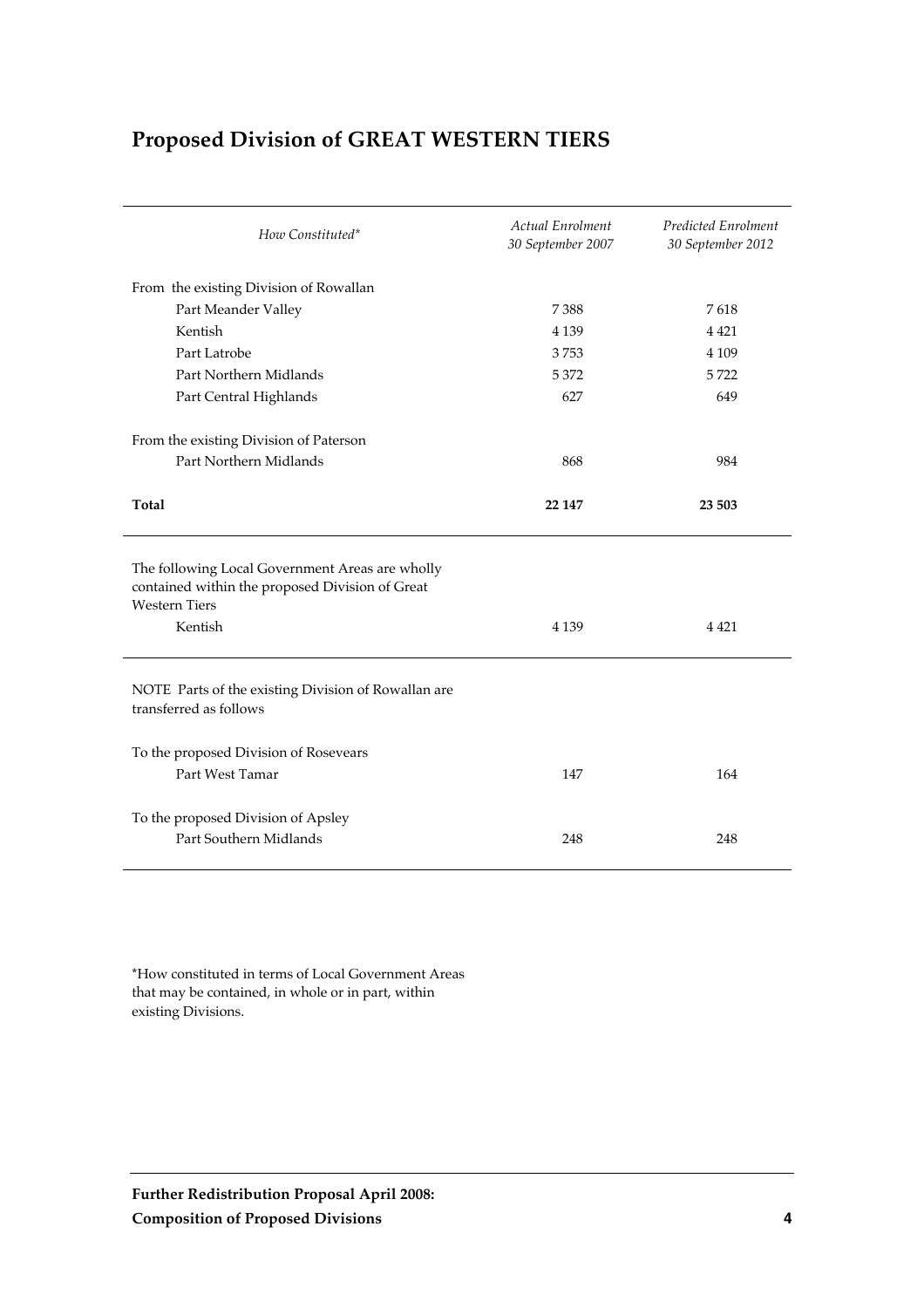# **Proposed Division of HOBART**

| How Constituted*                                      | <b>Actual Enrolment</b><br>30 September 2007 | <b>Predicted Enrolment</b><br>30 September 2012 |
|-------------------------------------------------------|----------------------------------------------|-------------------------------------------------|
| From the existing Division of Wellington              |                                              |                                                 |
| Part Hobart City                                      | 19776                                        | 20 339                                          |
| From the existing Division of Elwick                  |                                              |                                                 |
| Part Hobart City                                      | 31                                           | 32                                              |
| Part Glenorchy City                                   | 49                                           | 49                                              |
| From the existing Division of Nelson                  |                                              |                                                 |
| Part Hobart City                                      | 3592                                         | 3743                                            |
| Total                                                 | 23 4 48                                      | 24 163                                          |
| NOTE Parts of the existing Division of Wellington are |                                              |                                                 |
| transferred as follows                                |                                              |                                                 |
| To the proposed Division of Elwick                    |                                              |                                                 |
| Part Glenorchy City                                   | 3 2 2 0                                      | 3096                                            |
| Part Hobart City                                      | $\overline{2}$                               | 2                                               |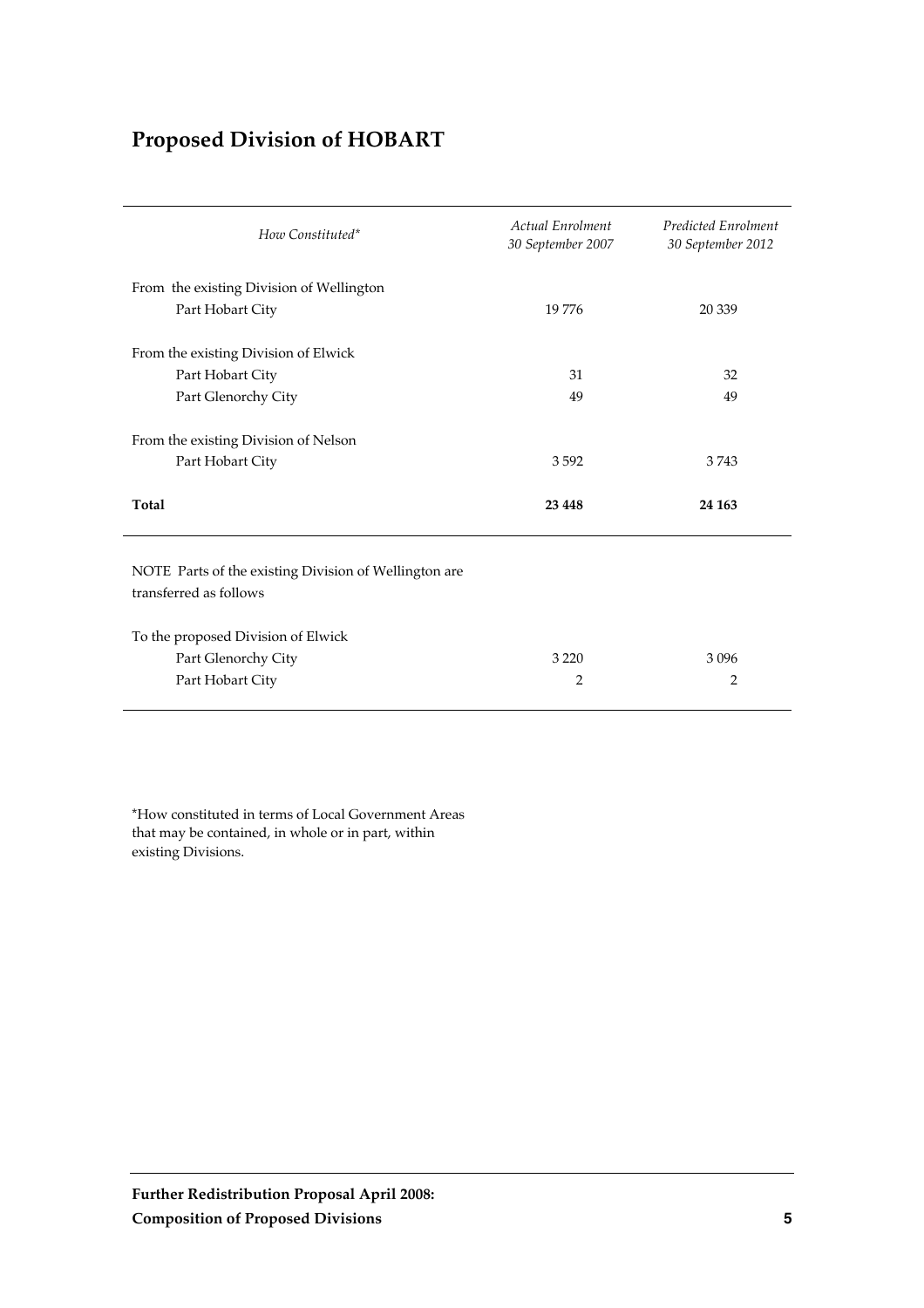# **Proposed Division of HUON**

| How Constituted*                                                                                                 | <b>Actual Enrolment</b><br>30 September 2007 | <b>Predicted Enrolment</b><br>30 September 2012 |
|------------------------------------------------------------------------------------------------------------------|----------------------------------------------|-------------------------------------------------|
| From the existing Division of Huon                                                                               |                                              |                                                 |
| Huon Valley                                                                                                      | 10 097                                       | 10 690                                          |
| Part Kingborough                                                                                                 | 12 257                                       | 13 048                                          |
| Total                                                                                                            | 22 3 54                                      | 23738                                           |
| The following Local Government Areas are wholly<br>contained within the proposed Division of Huon<br>Huon Valley | 10 097                                       | 10 690                                          |
| NOTE Parts of the existing Division of Huon are<br>transferred as follows                                        |                                              |                                                 |
| To the proposed Division of Nelson<br>Part Kingborough                                                           | 1755                                         | 1844                                            |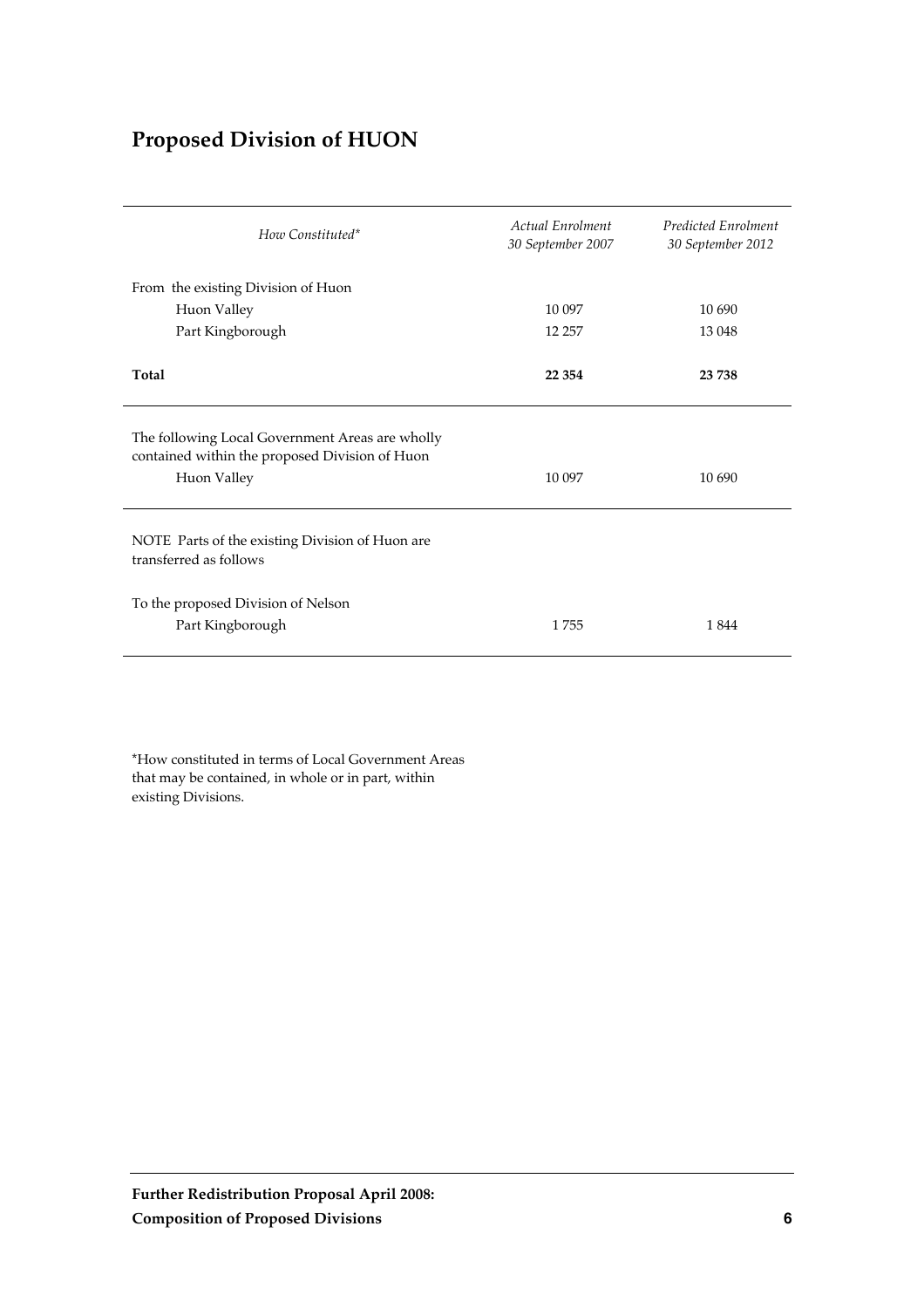# **Proposed Division of LAUNCESTON**

| How Constituted*                                                              | Actual Enrolment<br>30 September 2007 | Predicted Enrolment<br>30 September 2012 |
|-------------------------------------------------------------------------------|---------------------------------------|------------------------------------------|
| From the existing Division of Paterson                                        |                                       |                                          |
| Part Launceston City                                                          | 16915                                 | 17551                                    |
| Part Meander Valley                                                           | 6 0 9 7                               | 6695                                     |
| Total                                                                         | 23 012                                | 24 24 6                                  |
| NOTE Parts of the existing Division of Paterson are<br>transferred as follows |                                       |                                          |
| To the proposed Division of Great Western Tiers<br>Part Northern Midlands     | 868                                   | 984                                      |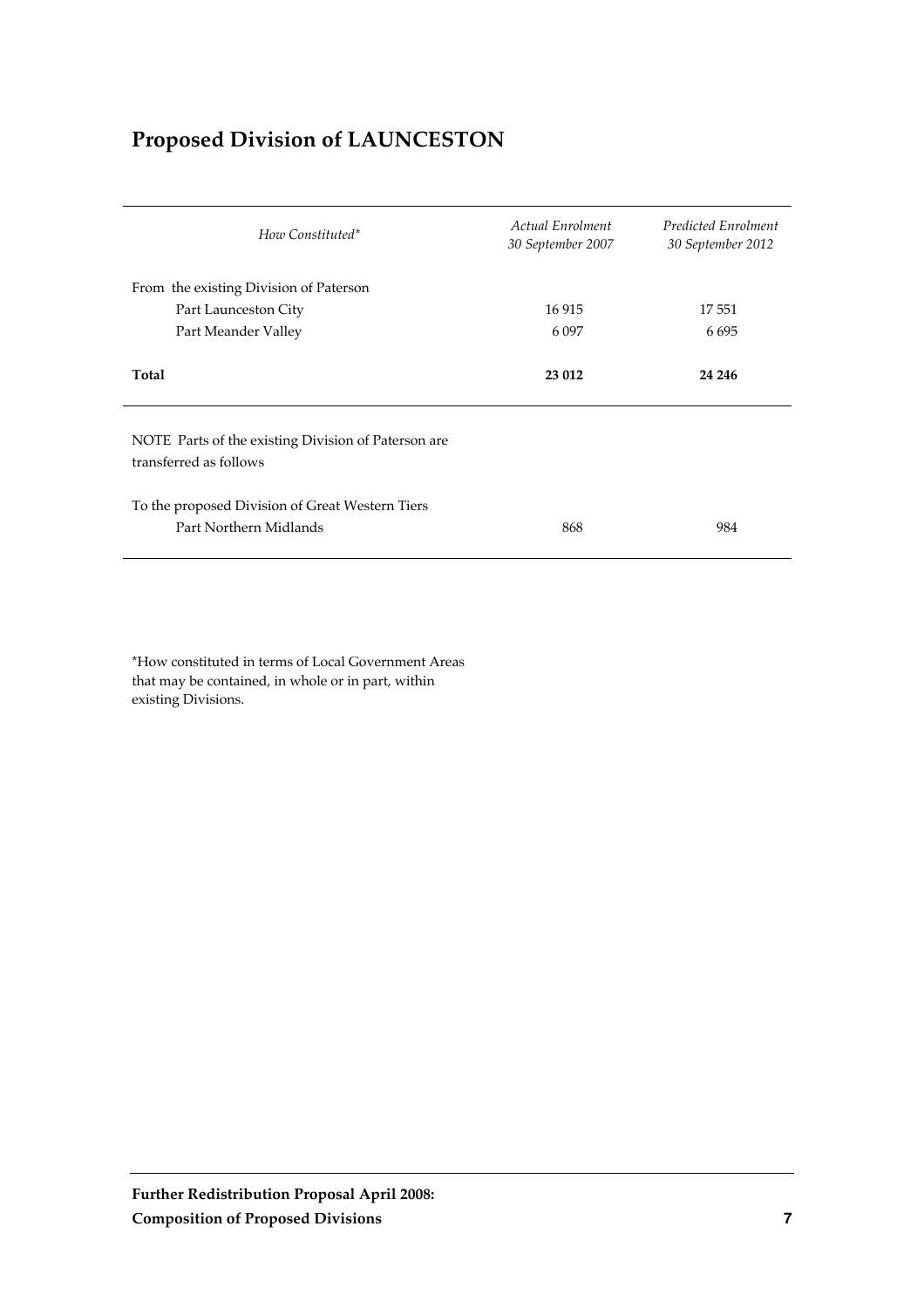# **Proposed Division of MERSEY**

# **(unchanged by this proposal)**

| Actual Enrolment<br>30 September 2007 | Predicted Enrolment<br>30 September 2012 |
|---------------------------------------|------------------------------------------|
|                                       |                                          |
| 17844                                 | 18 082                                   |
| 2 1 4 0                               | 2 2 2 0                                  |
| 2934                                  | 3088                                     |
| 22 918                                | 23 390                                   |
| 17844                                 | 18 082                                   |
|                                       |                                          |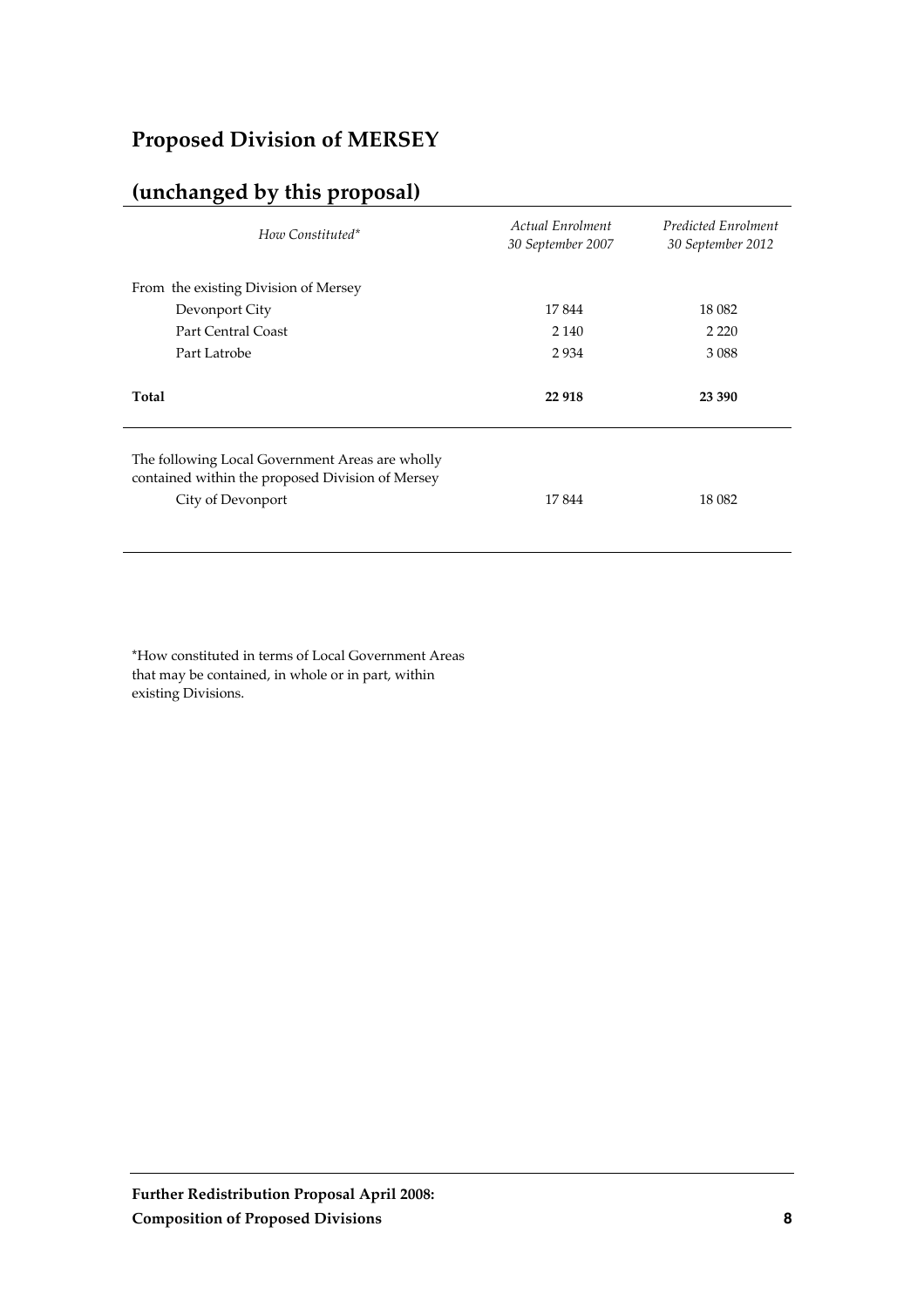# **Proposed Division of MONTGOMERY**

# **(unchanged by this proposal)**

| How Constituted*                         | Actual Enrolment<br>30 September 2007 | Predicted Enrolment<br>30 September 2012 |
|------------------------------------------|---------------------------------------|------------------------------------------|
| From the existing Division of Montgomery |                                       |                                          |
| Part Central Coast                       | 13627                                 | 14 016                                   |
| Part Burnie City                         | 9954                                  | 10 344                                   |
| Total                                    | 23 5 81                               | 24 360                                   |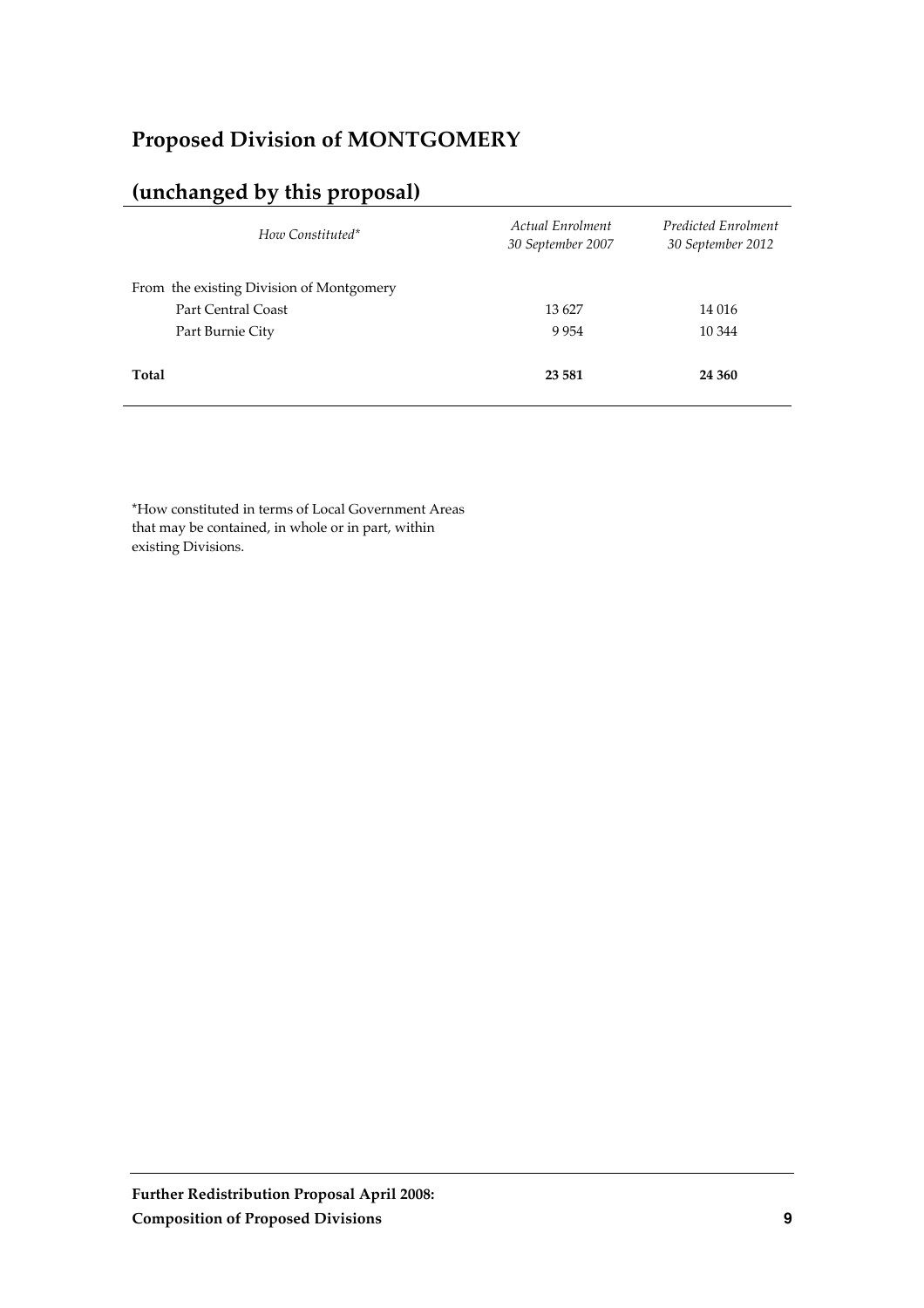# **Proposed Division of MURCHISON**

# **(unchanged by this proposal)**

| How Constituted*                                                                                       | Actual Enrolment<br>30 September 2007 | <b>Predicted Enrolment</b><br>30 September 2012 |
|--------------------------------------------------------------------------------------------------------|---------------------------------------|-------------------------------------------------|
| From the existing Division of Murchison                                                                |                                       |                                                 |
| King Island                                                                                            | 1 1 8 3                               | 1 1 6 7                                         |
| Circular Head                                                                                          | 5 5 0 2                               | 5483                                            |
| Waratah-Wynyard                                                                                        | 9 9 0 6                               | 10 276                                          |
| <b>West Coast</b>                                                                                      | 3 3 7 2                               | 3 2 7 1                                         |
| Part Burnie City                                                                                       | 3835                                  | 4 107                                           |
| Total                                                                                                  | 23 798                                | 24 304                                          |
| The following Local Government Areas are wholly<br>contained within the proposed Division of Murchison |                                       |                                                 |
| Circular Head                                                                                          | 5 5 0 2                               | 5483                                            |
| King Island                                                                                            | 1 1 8 3                               | 1 1 6 7                                         |
| Waratah-Wynyard                                                                                        | 9 9 0 6                               | 10 276                                          |
| <b>West Coast</b>                                                                                      | 3 3 7 2                               | 3 2 7 1                                         |
|                                                                                                        |                                       |                                                 |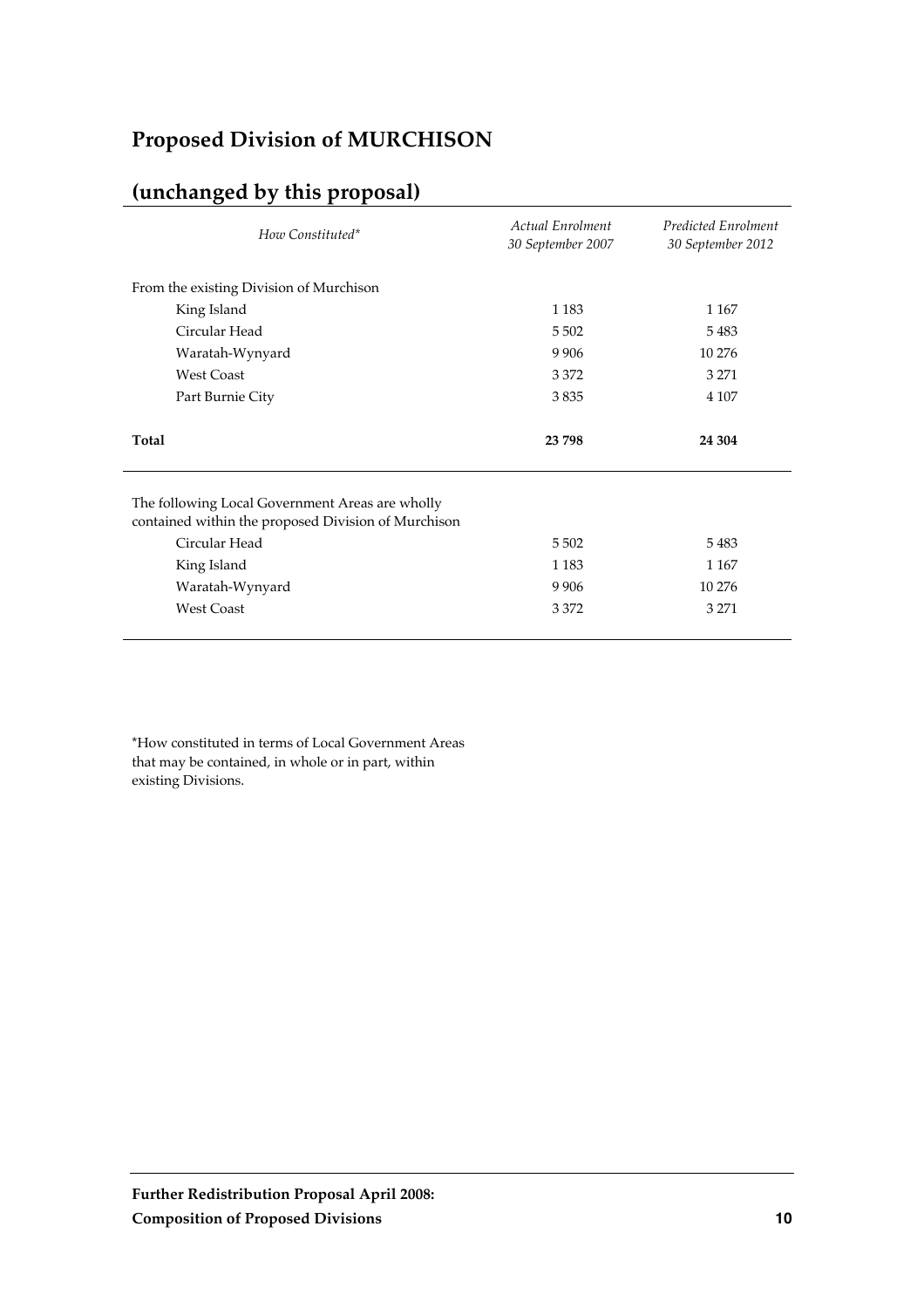# **Proposed Division of NELSON**

| How Constituted*                                                             | Actual Enrolment<br>30 September 2007 | Predicted Enrolment<br>30 September 2012 |
|------------------------------------------------------------------------------|---------------------------------------|------------------------------------------|
| From the existing Division of Nelson                                         |                                       |                                          |
| Part Hobart City                                                             | 11 114                                | 11 544                                   |
| Part Kingborough                                                             | 8837                                  | 9561                                     |
| From the existing Division of Huon<br>Part Kingborough                       | 1755                                  | 1844                                     |
| Total                                                                        | 21706                                 | 22 9 49                                  |
| NOTE Parts of the existing Division of Derwent are<br>transferred as follows |                                       |                                          |
| To the proposed Division of Hobart<br>Part Hobart City                       | 3592                                  | 3743                                     |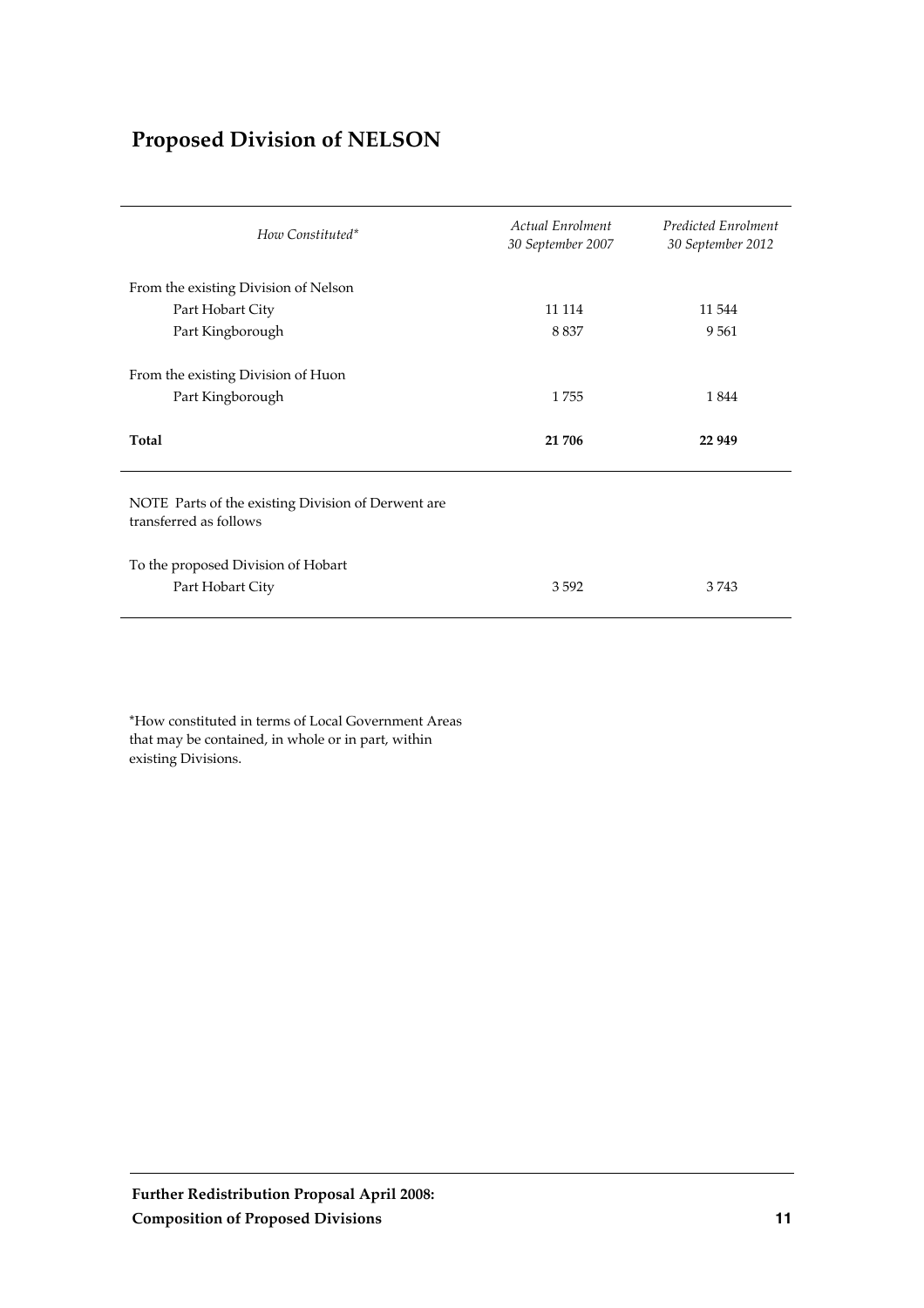# **Proposed Division of PEMBROKE**

| How Constituted*                                             | Actual Enrolment<br>30 September 2007 | Predicted Enrolment<br>30 September 2012 |
|--------------------------------------------------------------|---------------------------------------|------------------------------------------|
| From the existing Division of Pembroke<br>Part Clarence City | 23 377                                | 23 9 28                                  |
| From the existing Division of Derwent<br>Part Clarence City  | 423                                   | 412                                      |
| From the existing Division of Rumney<br>Part Clarence City   | 521                                   | 535                                      |
| Total                                                        | 24 3 21                               | 24 875                                   |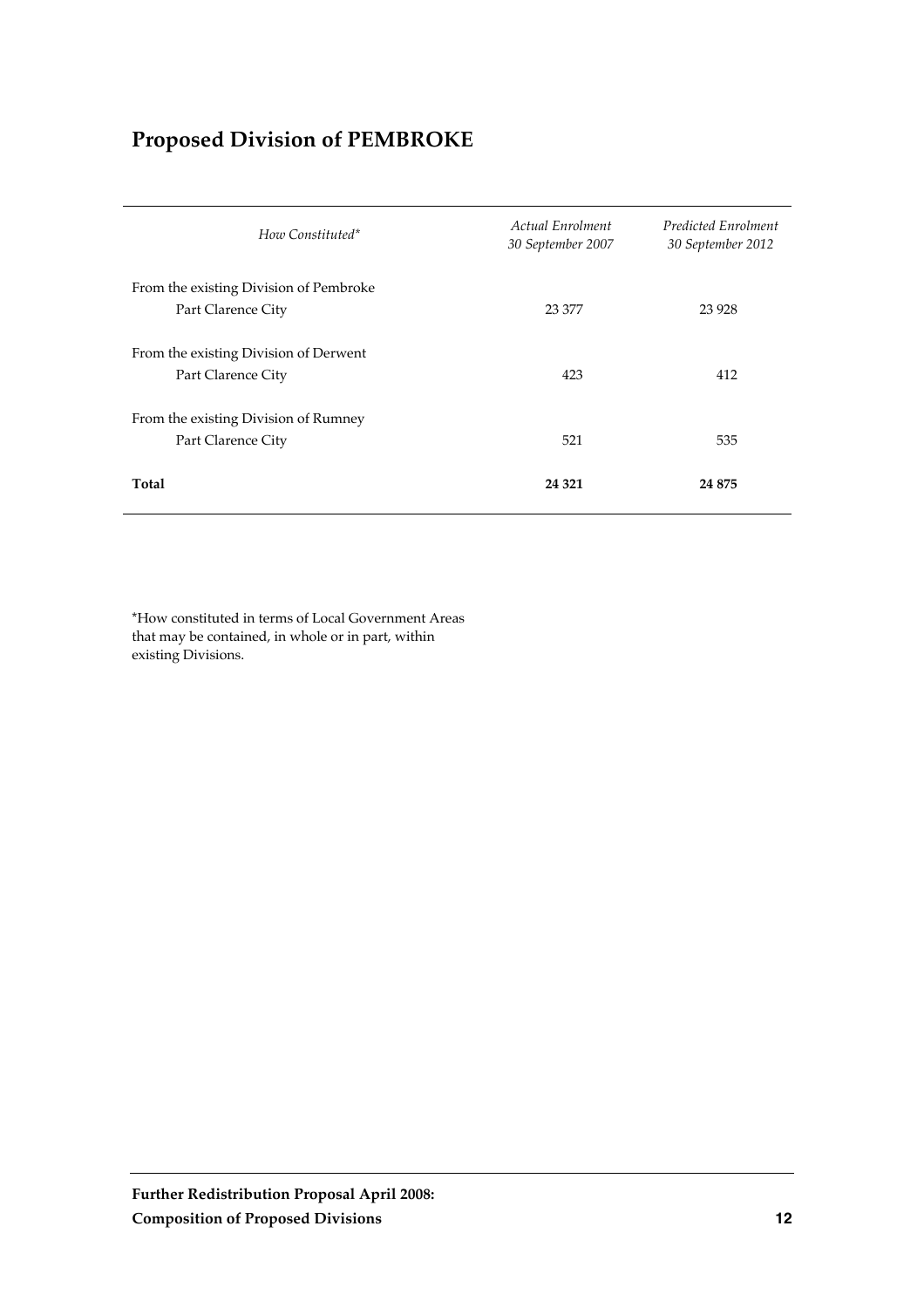# **Proposed Division of ROSEVEARS**

| How Constituted*                                                                                                     | Actual Enrolment<br>30 September 2007 | <b>Predicted Enrolment</b><br>30 September 2012 |
|----------------------------------------------------------------------------------------------------------------------|---------------------------------------|-------------------------------------------------|
| From the existing Division of Rosevears                                                                              |                                       |                                                 |
| Part West Tamar                                                                                                      | 15 210                                | 16 088                                          |
| Part Launceston City                                                                                                 | 7826                                  | 7937                                            |
| From the existing Division of Rowallan<br>Part West Tamar                                                            | 147                                   | 164                                             |
| Total                                                                                                                | 23 183                                | 24 189                                          |
| The following Local Government Areas are wholly<br>contained within the proposed Division of Rosevears<br>West Tamar | 7973                                  | 8 1 0 1                                         |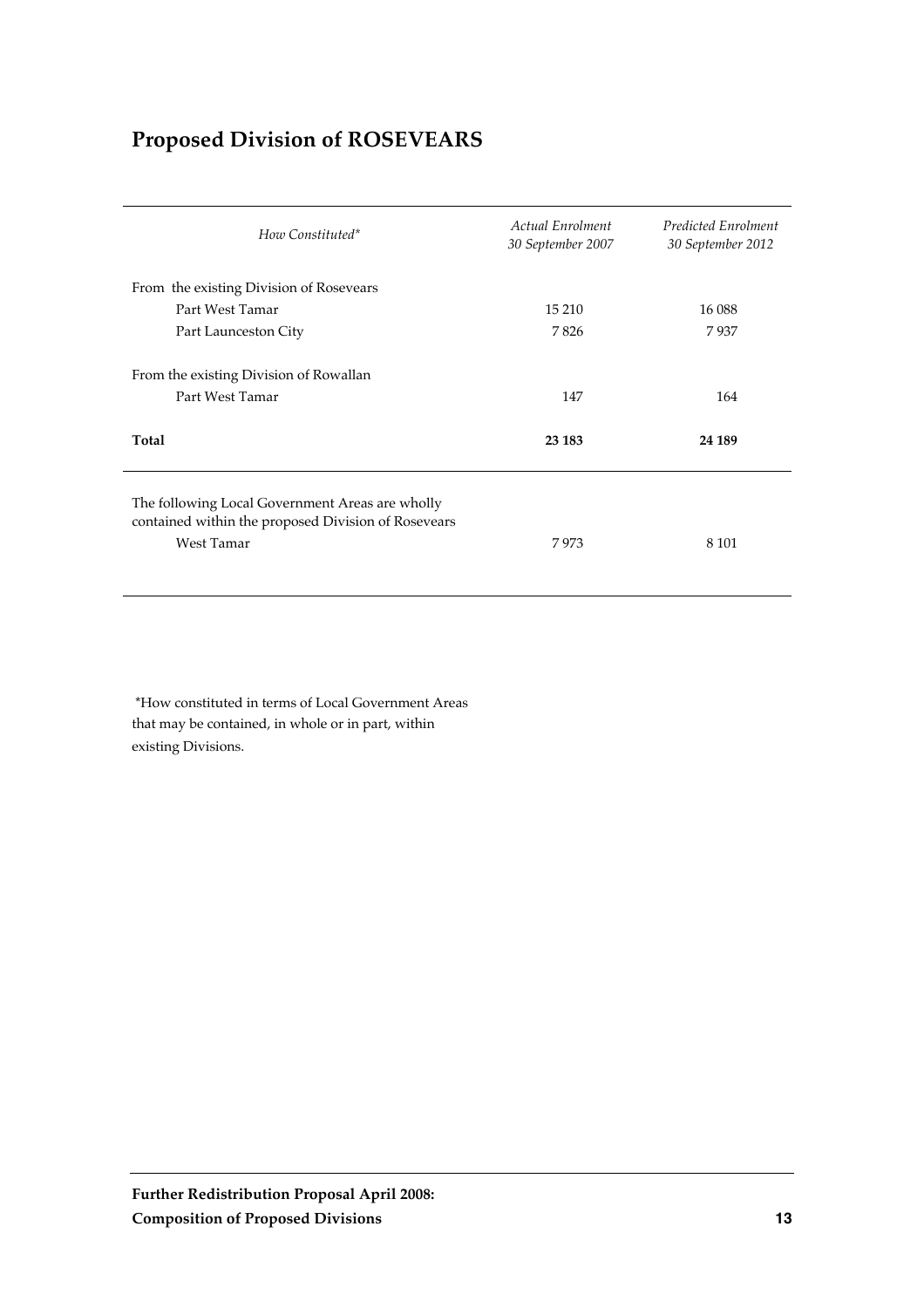# **Proposed Division of RUMNEY**

| How Constituted*                                                                                    | <b>Actual Enrolment</b><br>30 September 2007 | <b>Predicted Enrolment</b><br>30 September 2012 |
|-----------------------------------------------------------------------------------------------------|----------------------------------------------|-------------------------------------------------|
| From the existing Division of Rumney                                                                |                                              |                                                 |
| Sorell                                                                                              | 8805                                         | 9680                                            |
| Tasman                                                                                              | 1742                                         | 1809                                            |
| Part Clarence City                                                                                  | 12 2 8 4                                     | 12863                                           |
| From the existing Division of Derwent                                                               |                                              |                                                 |
| Part Clarence City                                                                                  | 485                                          | 562                                             |
| Total                                                                                               | 23 3 16                                      | 24 9 14                                         |
| The following Local Government Areas are wholly<br>contained within the proposed Division of Rumney |                                              |                                                 |
| Sorell                                                                                              | 8805                                         | 9680                                            |
| Tasman                                                                                              | 1742                                         | 1809                                            |
| NOTE Parts of the existing Division of Rumney are<br>transferred as follows                         |                                              |                                                 |
| To the proposed Division of Pembroke<br>Part Clarence City                                          | 521                                          | 535                                             |